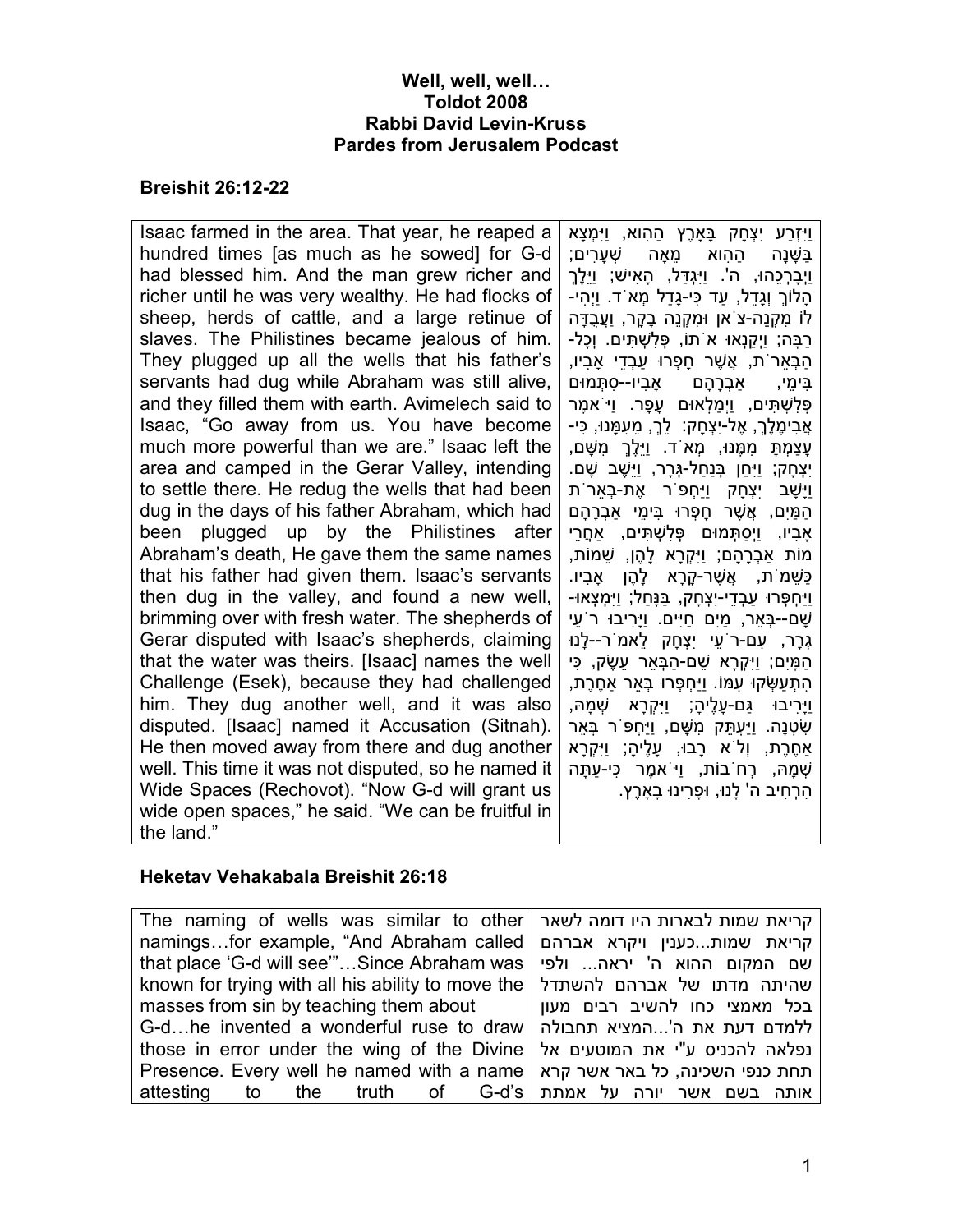existence…Those coming to draw water got used to using these names…and their heart turned to truth…After [Abraham's] death they returned to their idol-worship and so that people would forget these names…the wells were filled…Isaac held on to the deeds of his father Abraham and tried to dig the same wells and to return their names so that the crown of true belief would be returned to its place. מציאת ה'...בזה הרגיל בפי הבריות הבאים לשאוב מים מבארו...ויתנו לבם אל השגה אמתית... אחרי מותו חזרו לגלוליהם, וכדי לבטל מפי הבריות שמות הבארות האלה...סתמו הבארות...יצחק אחז במעשי אברהם אביו והתאמץ לחפור אותן הבארות ולהחזיר שמותן עליהן כדי להחזיר עטרת אמונה אמתית למקומה.

## R. Bachya Breishit 26:15

| Isaaccalled them according to the names his   יצחקקרא להן כשמות אשר קרא             |          |
|-------------------------------------------------------------------------------------|----------|
| father had given then, and did this in honor of his   להן אביו, ועשה כן לכבוד אביו. |          |
| father. And the Torah sees fit to mention it to   וממה שהתורה הודיעה זה נראה        |          |
| $\lambda$ saac's creditand all the more so should a שנחשב לו לזכותוק"ו שאל ישנה     |          |
| regular person not change their father'sways,   אדם מדרך אבותיוומנהגותיהם           |          |
| practices, and ethics. And perhaps because of   ומוסרואולי מפני זה לא נשתנה         |          |
| this Isaac's name (unlike the other forefathers'   שמו כמו שאר האבות וזו מדה,       |          |
| names) was not changed, an example of                                               | כנגד מדה |
| "measure for measure"                                                               |          |

# Ramban Breishit 26:20

There is a hidden matter involved here since Scripture's purpose is to make known a future matter. A well of living waters alludes to the House of G-d which the children of Isaac will build. This is why Scripture mentions a well of living waters, even as it says, A fountain of living waters, the Eternal (Yirmeyahu 17:13). He called the first well Esek (Contention), which is an allusion to the First House, concerning which the nations contended with us and instigated quarrels and wars with us until they destroyed it. The second well he called Sitnah (Enmity), a name harsher than the first. This alludes to the Second House, which has indeed been referred to by this very name. In the beginning of his reign they wrote sitnah against the inhabitants of Judah and Jerusalem (Ezra 4:6). And during its entire existence they were a source of enmity unto us until they destroyed it and drove us from it into bitter exile. The third well he called Rechovot (Spacious). This is a reference to the Future House, which will be speedily built in our days, and it will be done without quarrel and feud, and G-d will enlarge our borders, even as it says,

יש בדבר ענין נסתר בתוכו, כי בא להודיע דבר עתיד. כי "באר מים חיים" ירמוז לבית אלהים אשר יעשו בניו של יצחק, ולכן הזכיר באר מים חיים, כמו שאמר (ירמיה יז יג) מקור מים חיים את 'ה . וקרא הראשון עשק, ירמוז לבית הראשון אשר התעשקו עמנו ועשו אותנו כמה מחלוקות וכמה מלחמות עד שהחריבוהו. והשני קרא שמה שטנה, שם קשה מן הראשון, והוא הבית השני שקרא אותו כשמו שכתוב בו (עזרא ד ו) ובמלכות אחשורוש בתחילת מלכותו כתבו שטנה על יושבי יהודה וירושלם, וכל ימיו היו לנו לשטנה עד שהחריבוהו וגלו ממנו גלות רעה. והשלישי קרא רחובות, הוא הבית העתיד שיבנה במהרה בימינו והוא יעשה בלא ריב ומצה, והאל ירחיב את גבולנו, כמו שנאמר (דברים יט ח) ואם